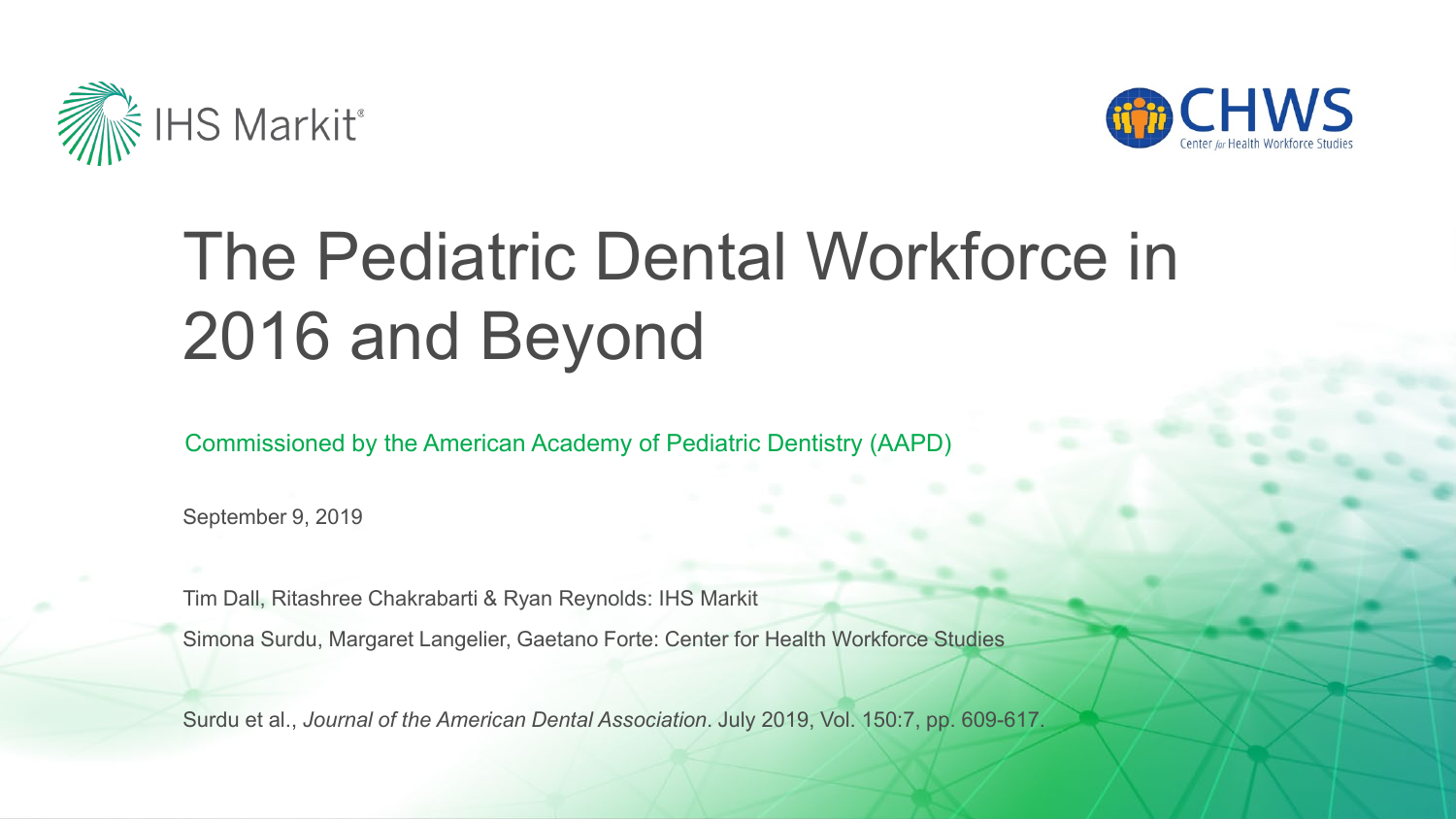

# Study Purpose, Background & Definitions

- Study purpose: assess current and anticipated future adequacy of supply of pediatric dentists
- Background
	- > Caries remains the most common chronic disease of childhood, affecting nearly one-fifth of children aged 5 years or younger and one-half of children aged 6 through 10 years
	- > Caries makes a child more vulnerable to various systemic infections that threaten oral health, overall health and quality of life
	- > Pediatric dentists play a key role in ensuring access to high-quality oral health care for children and for people with special health care needs
		- 2016 ADA Masterfile: 196,468 dentists of whom 7,583 (3.9%) were pediatric dentists—not all in active practice; 80% increase in pediatric dentist supply since 2001 (n=4,213)
- Definitions
	- > Demand—level of oral health services people are able and willing to pay for
	- > Need—clinical definition; guidelines on periodicity of examination, preventive dental services, anticipatory guidance, and oral treatment for children

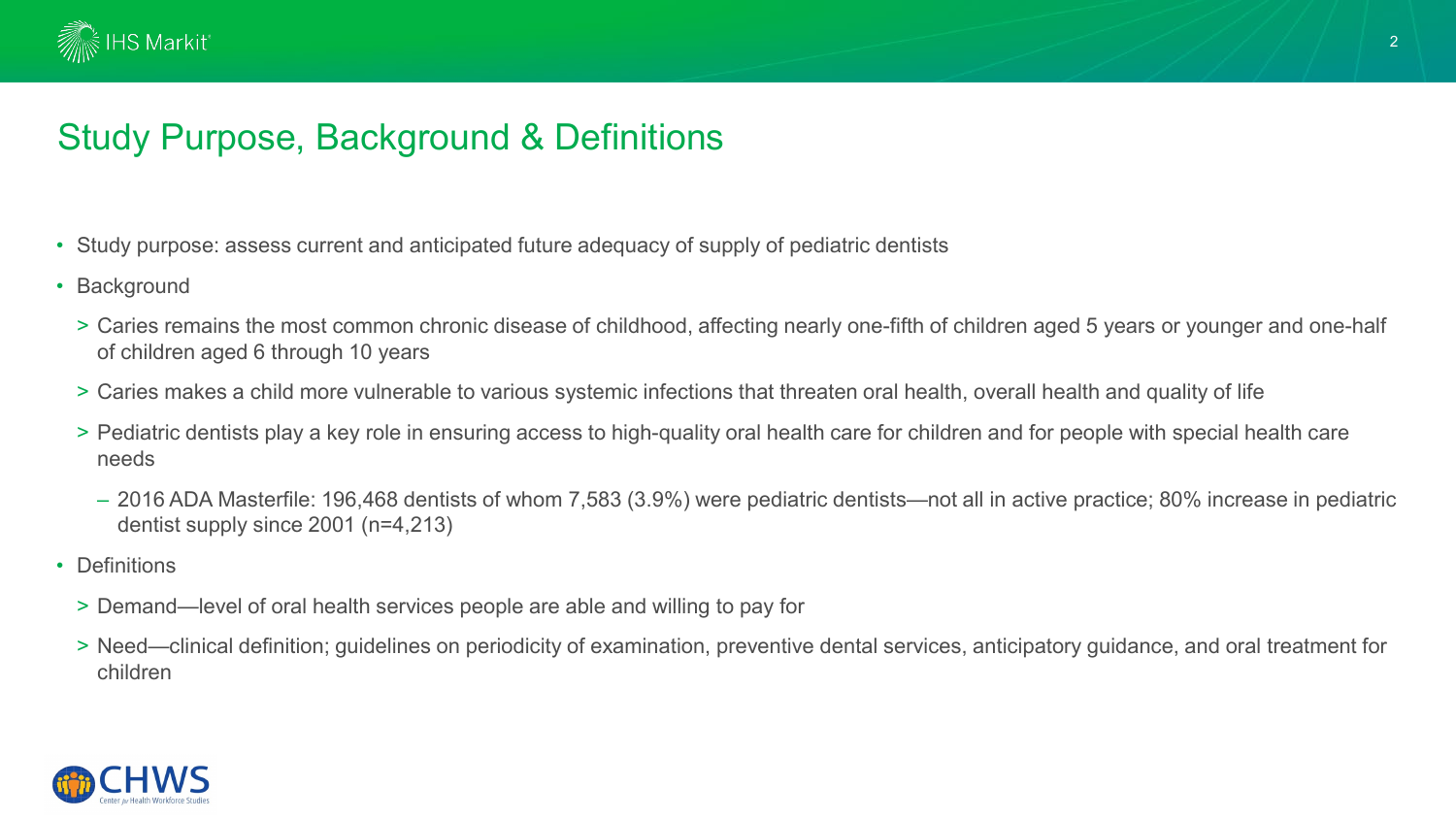

### Study Methods Overview

- **Survey**. An online survey of pediatric dentists was fielded in 2017 to all members of the AAPD with a US address
	- > 2,546 surveys completed for a response rate of 39.1%
	- > Sample weighting applied to ensure representativeness
- **Modeling**. Future supply & demand projected using health workforce simulation model
	- > Simulation model has been used for studies with federal and state governments, associations and health plans
- **Literature review**. Examined topics related to children's oral health need, utilization and care delivery
- **Interviews**. Conducted phone interviews with sample of pediatric dentists

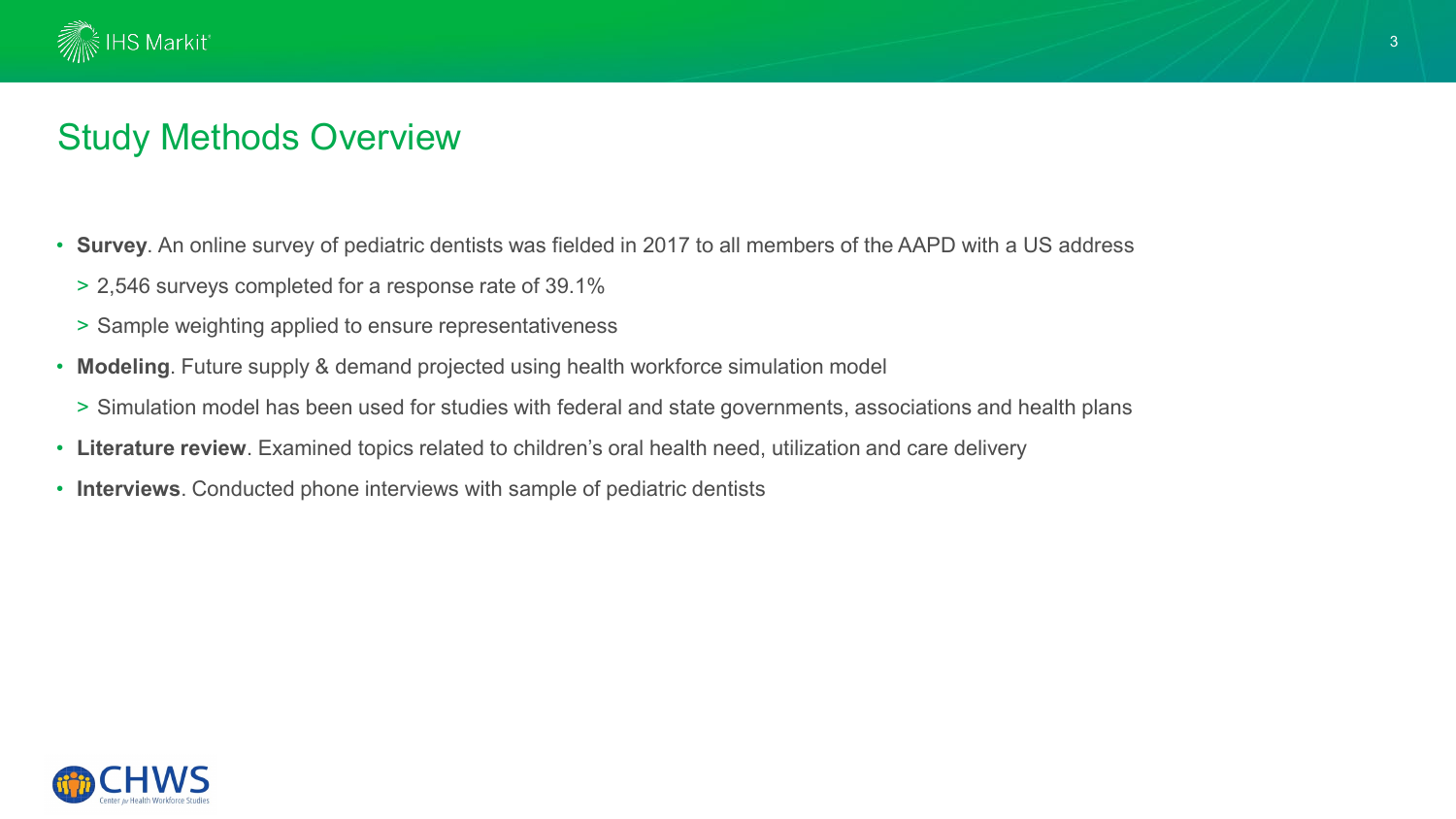

### Integrated Workforce Microsimulation Model



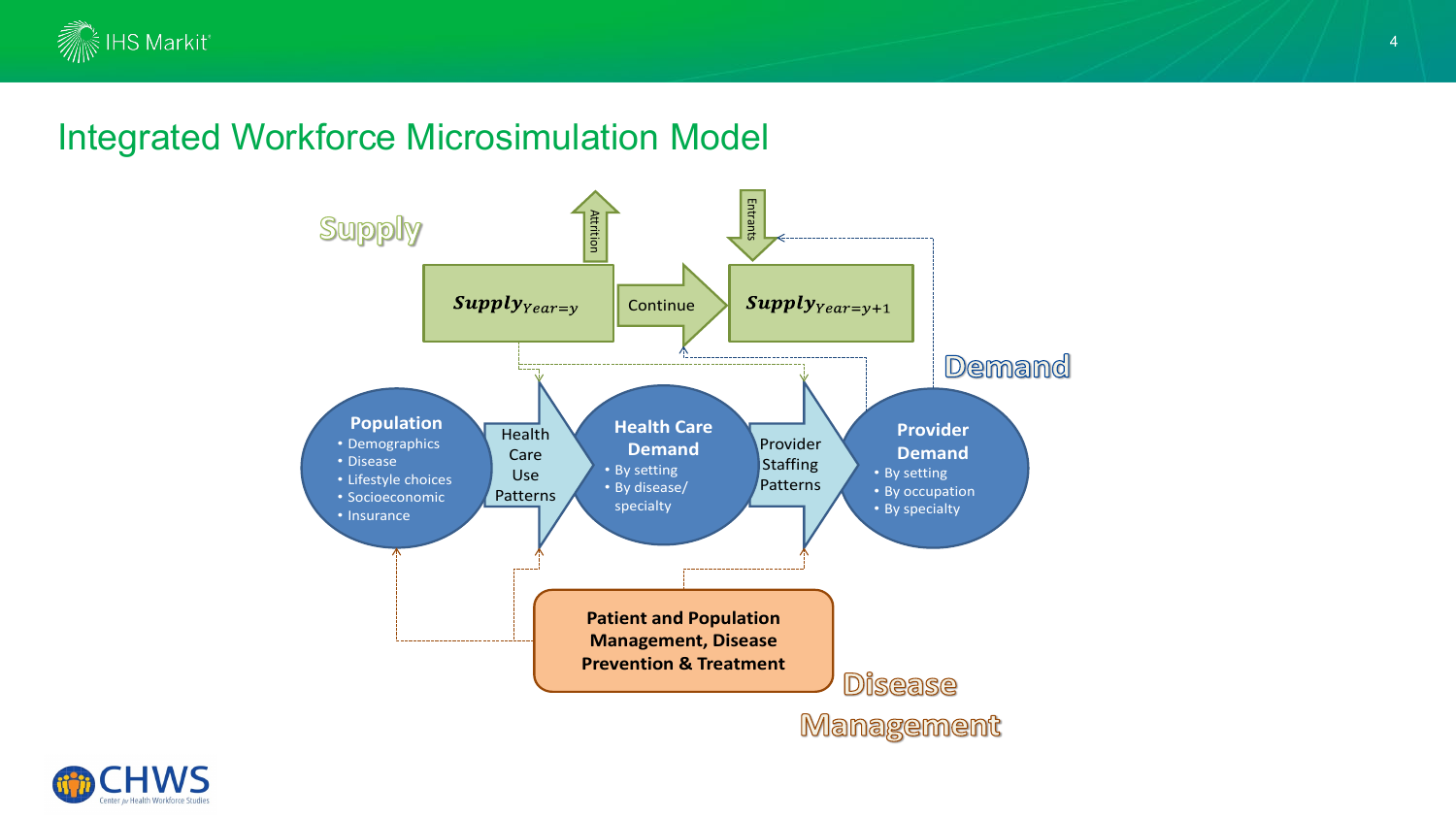

# Supply Modeling

- Estimated 6,530 pediatric dentists in US in 2016, reflecting AAPD membership and ∼6% of PDs not AAPD members
- Modeled 448 people enrolled in PD programs/year; 63.6% female
- 2017 Practice Survey of Pediatric Dentists (PD)
	- > Weekly patient hours worked, modeled by PD age and gender
	- > Age of retirement/intention to retire, modeled by PD age, plus mortality rate to estimate workforce attrition
- Modeled cross-state migration (little migration after completing training)
- Modeled alternative supply scenarios under different assumptions
	- > Status quo—continuation of current training pipeline, hours worked and retirement intention patterns
	- > 10% increase and 10% decrease in number of PDs trained annually
	- > Retire 2 years earlier, 2 years later than indicated by retirement intention
- Defined **full time equivalent** (FTE) PD as working 32.6 hours/week in patient care activities—average based on survey responses

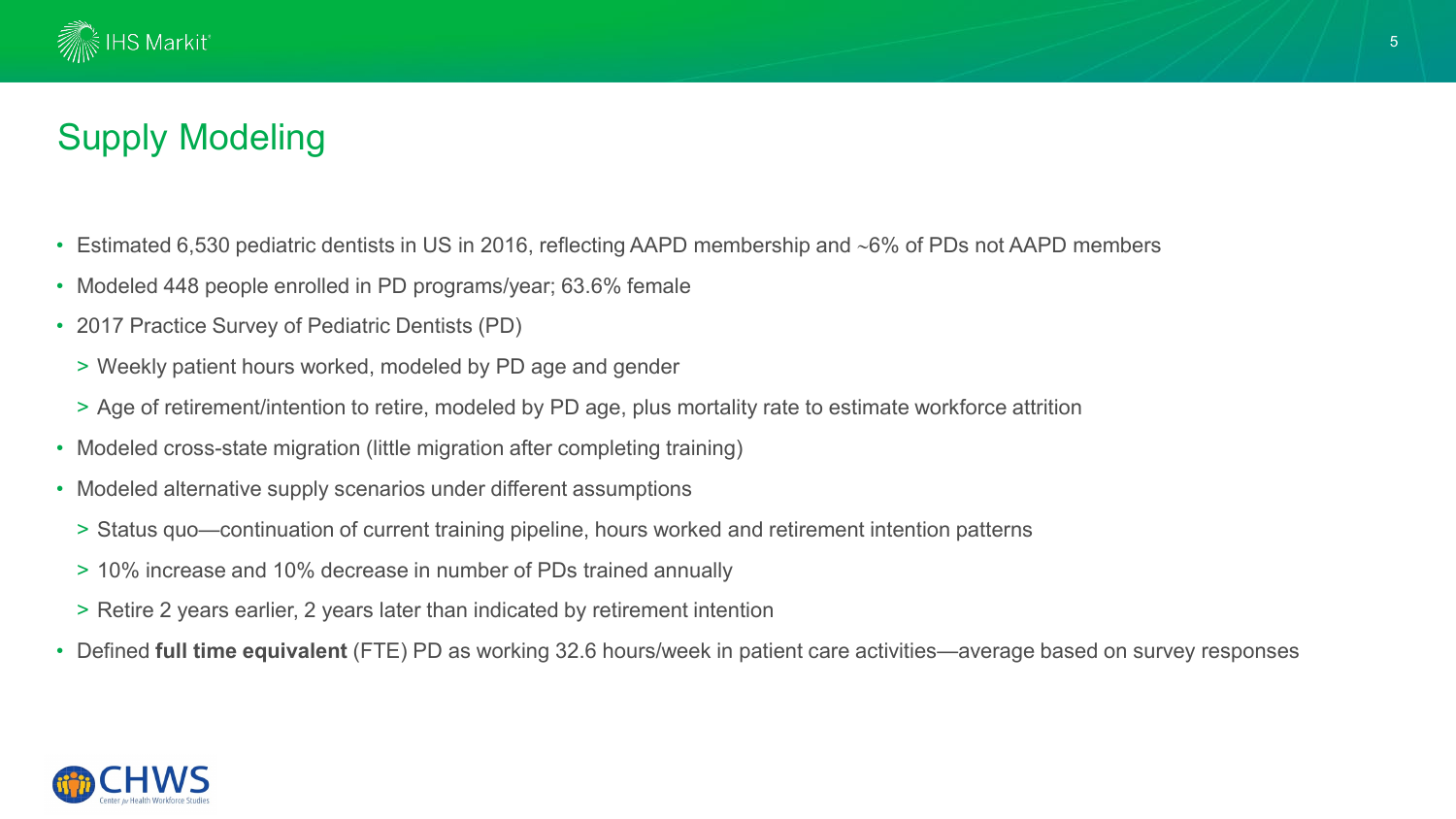

#### Demand Scenarios Modeled

- > Status Quo, assumes current patterns of dental care use and delivery continue
	- PDs provide approximately 43% of the dental care provided to children under age 2, 40% of the care provided to children age 2 to 4, 23% of the care provided to children over age 5 (approximately 26% of all the dental care provided to children)
	- Remainder of care provided to children is provided by general dentists
- > Increased PD Market Share. With input from the project advisory group, modeled
	- PDs provided 80% care to children ages 5 to 12, 20% of care for children ages 13 to 17 (approximately 62% of care to children would be provided by PDs)
- > Access Barriers Removed
	- Modeled PD demand assuming disadvantaged populations have dental care utilization patterns similar to a population with fewer access barriers (ie, white, non-Hispanic, with insurance, and in the highest income bracket).
	- Scenario approximates a needs-based scenario

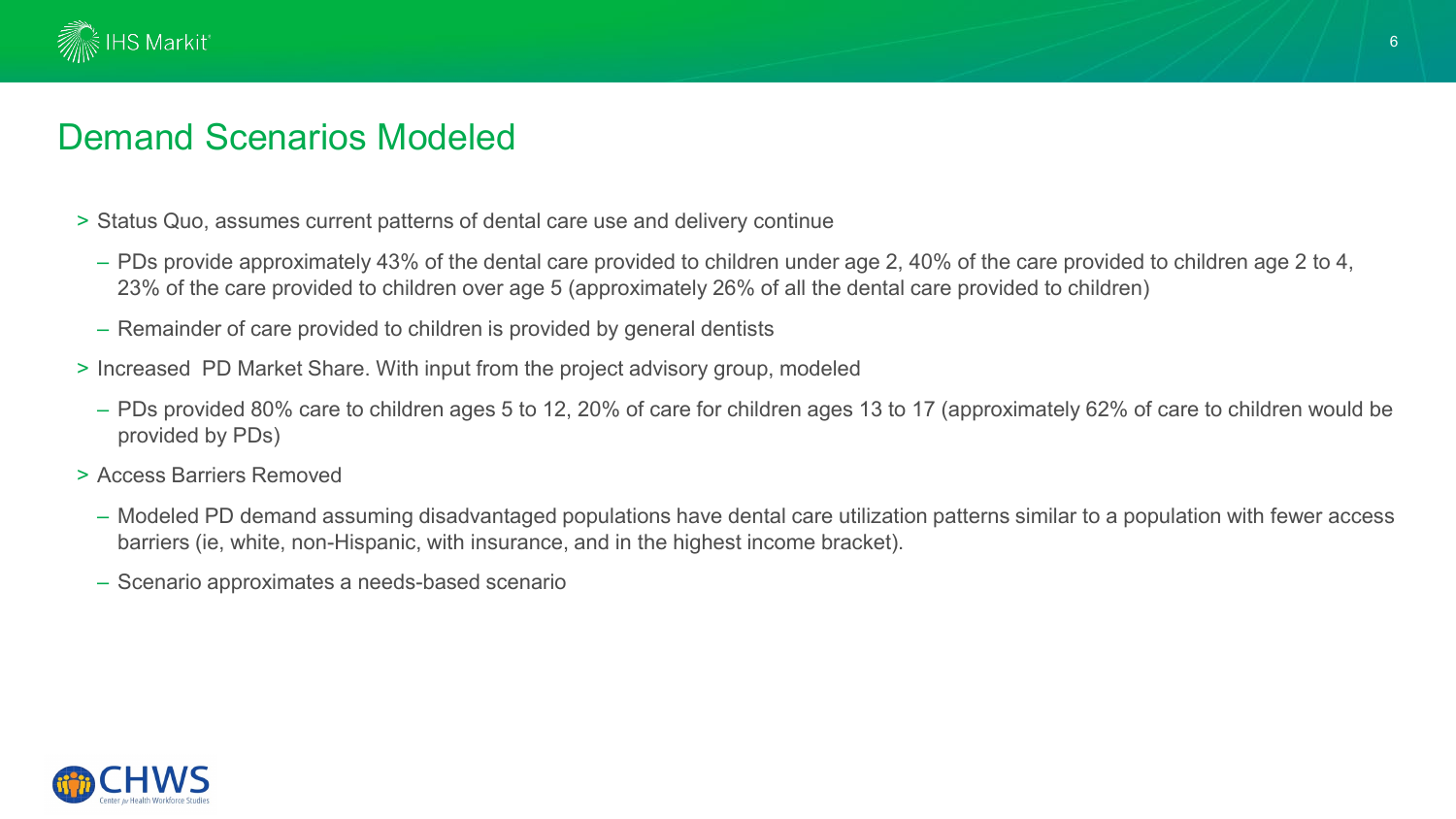

### Differences in Dentists' Perceptions of Pediatric Dental Workforce Shortages by Type of Geography

• Dentists with practice locations in the Midwest were more likely to indicate perception of a shortage of pediatric dentists or adequacy of current supply in the local area than were dentists in other regions of the US.

#### **Dentists' Rating of the Current Supply of Pediatric Dentists in Practice Area by Region in US, 2016**

| <b>Dentists' ratings of the</b><br>current supply of<br>pediatric dentists in<br>their local area | <b>Northeast</b><br><b>Region</b> | <b>Midwest</b><br><b>Region</b> | <b>South</b><br><b>Region</b> | <b>West</b><br><b>Region</b> | <b>Nationwide</b> |
|---------------------------------------------------------------------------------------------------|-----------------------------------|---------------------------------|-------------------------------|------------------------------|-------------------|
| There is a shortage                                                                               | 11.9%                             | 16.1%                           | 8.9%                          | 6.1%                         | 10.1%             |
| The current supply is<br>adequate                                                                 | 39.9%                             | 60.9%                           | 44.7%                         | 39.5%                        | 45.2%             |
| There is an oversupply                                                                            | 48.2%                             | 23.0%                           | 46.4%                         | 54.4%                        | 44.7%             |
| <b>Total N</b>                                                                                    | 347                               | 299                             | 619                           | 437                          | 1,701             |

• Pediatric dentists with primary work settings in counties with populations of 275,000 or fewer people were more likely to indicate being aware of concerns in their state about the availability of pediatric dentists in less populated areas than were dentists practicing in larger population counties.

#### **Dentists' Awareness of Concerns about the Availability of Pediatric Dentists in Less Populated Areas of Their State of Practice, 2016**

| <b>Concerns about</b><br>the availability of<br>pediatric dentists<br>in less populated<br>areas | 88,000 or<br><b>less</b> | 88,001<br>to<br>275,000 | 275,001<br>to<br>675,000 | 675,001<br>to<br>1,500,000 | 1,500,001<br>or more |
|--------------------------------------------------------------------------------------------------|--------------------------|-------------------------|--------------------------|----------------------------|----------------------|
| Yes                                                                                              | 68.6%                    | 56.9%                   | 53.5%                    | 46.9%                      | 54.9%                |
| No                                                                                               | 20.8%                    | 26.0%                   | 30.0%                    | 28.3%                      | 19.6%                |
| Don't know                                                                                       | 10.6%                    | 17.2%                   | 16.5%                    | 24.8%                      | 25.6%                |
| <b>Total N</b>                                                                                   | 127                      | 297                     | 347                      | 444                        | 353                  |

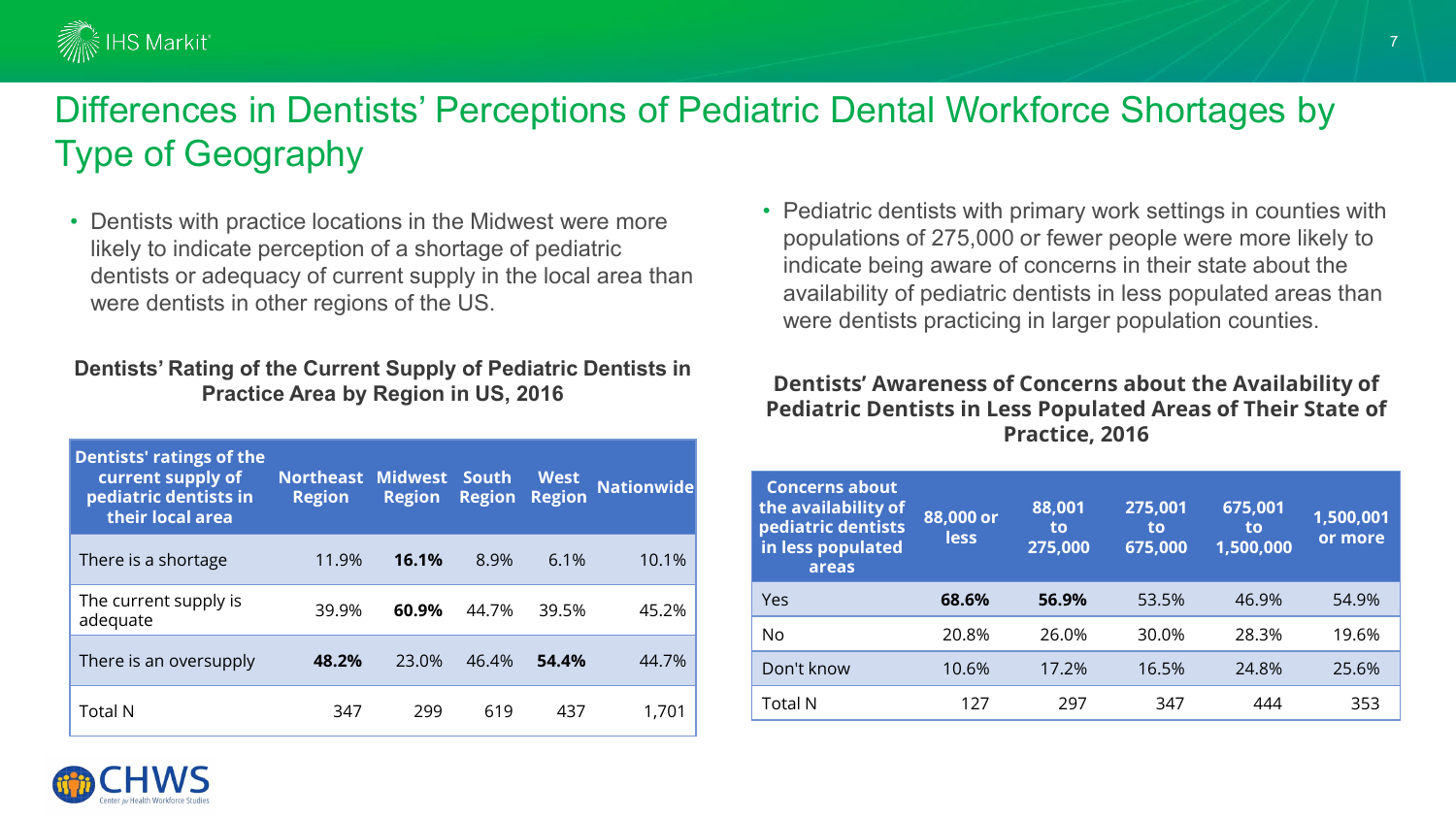

# FTE Pediatric Dentists per 100,000 Children, 2016 (national average is 9 per 100,000)



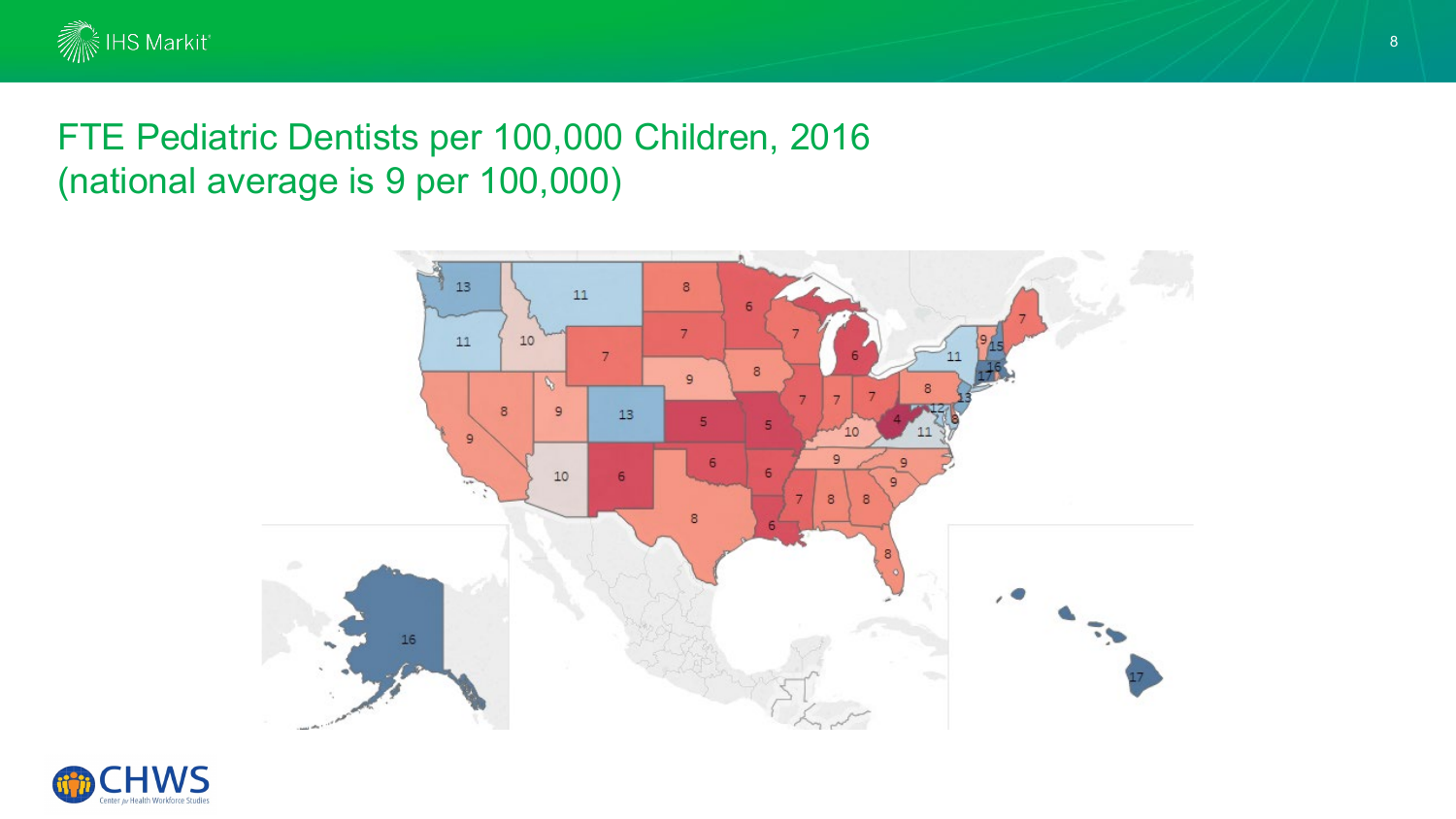

# Perceptions of Practice Busyness Varied by Employment Situation

• Perceptions of practice busyness among pediatric dentists changed between 2011 and 2016. The proportion of pediatric dentists who treated all patients but felt overworked decreased from 16.2% in 2011 to 15.2% in 2016 while those who treated all patients but were not overworked increased from 49.3% in 2011 to 57.9% in 2016.

#### **Perceptions of Busyness by Employment Situation and Gender, 2011 and 2016**

|                             | 2011                                    |                                             | 2016                                    |                                             |  |
|-----------------------------|-----------------------------------------|---------------------------------------------|-----------------------------------------|---------------------------------------------|--|
| <b>Pediatric Dentists</b>   | <b>Treated all</b><br>but<br>overworked | <b>Treated all</b><br>but not<br>overworked | <b>Treated all</b><br>but<br>overworked | <b>Treated all</b><br>but not<br>overworked |  |
| <b>Employment Situation</b> |                                         |                                             |                                         |                                             |  |
| All owners                  | 16.6%                                   | 48.8%                                       | 14.7%                                   | 56.9%                                       |  |
| Solo practitioners          | 15.1%                                   | 46.5%                                       | 15.4%                                   | 53.5%                                       |  |
| Non-solo owner              | 18.2%                                   | 51.4%                                       | 13.2%                                   | 64.7%                                       |  |
| Employed                    |                                         | 47.9%                                       | 15.9%                                   | 59.6%                                       |  |
| Gender                      |                                         |                                             |                                         |                                             |  |
| Male                        | 16.3%                                   | 49.9%                                       | 14.4%                                   | 56.8%                                       |  |
| Female                      | 16.1%                                   | 48.2%                                       | 15.9%                                   | 59.0%                                       |  |
| All pediatric dentists      | 16.2%                                   | 49.3%                                       | 15.2%                                   | 57.9%                                       |  |

• Pediatric dentists practicing in counties where the population was 88,000 or less were more likely to indicate they were too busy to treat all patients (15.7%) than dentists in more populated counties.

#### **Perceptions of Busyness By Size of County in Which Primary Work Setting Was Location, 2016**

| <b>Which of the following</b><br>best describes you in your<br>primary setting during<br>2016? | 88,000 or<br><b>less</b> | 88,001<br>to<br>275,000 | 275,001<br>to<br>675,000 | 675,001<br>to<br>1,500,000 | 1,500,001<br>or more |
|------------------------------------------------------------------------------------------------|--------------------------|-------------------------|--------------------------|----------------------------|----------------------|
| Provided care to all who<br>requested appointments<br>but was not overworked                   | 58.0%                    | 59.7%                   | 58.4%                    | 57.4%                      | 56.1%                |
| Provided care to all who<br>requested appointments<br>but was overworked                       | 14.3%                    | 17.2%                   | 15.3%                    | 14.9%                      | 14.0%                |
| Too busy to treat all people<br>requesting appointments                                        | 15.7%                    | 11.8%                   | 6.4%                     | 9.5%                       | 5.5%                 |
| Not busy enough, could<br>have treated more patients                                           | 12.1%                    | 11.3%                   | 19.9%                    | 18.3%                      | 24.5%                |
| <b>Total N</b>                                                                                 | 151                      | 345                     | 416                      | 508                        | 415                  |

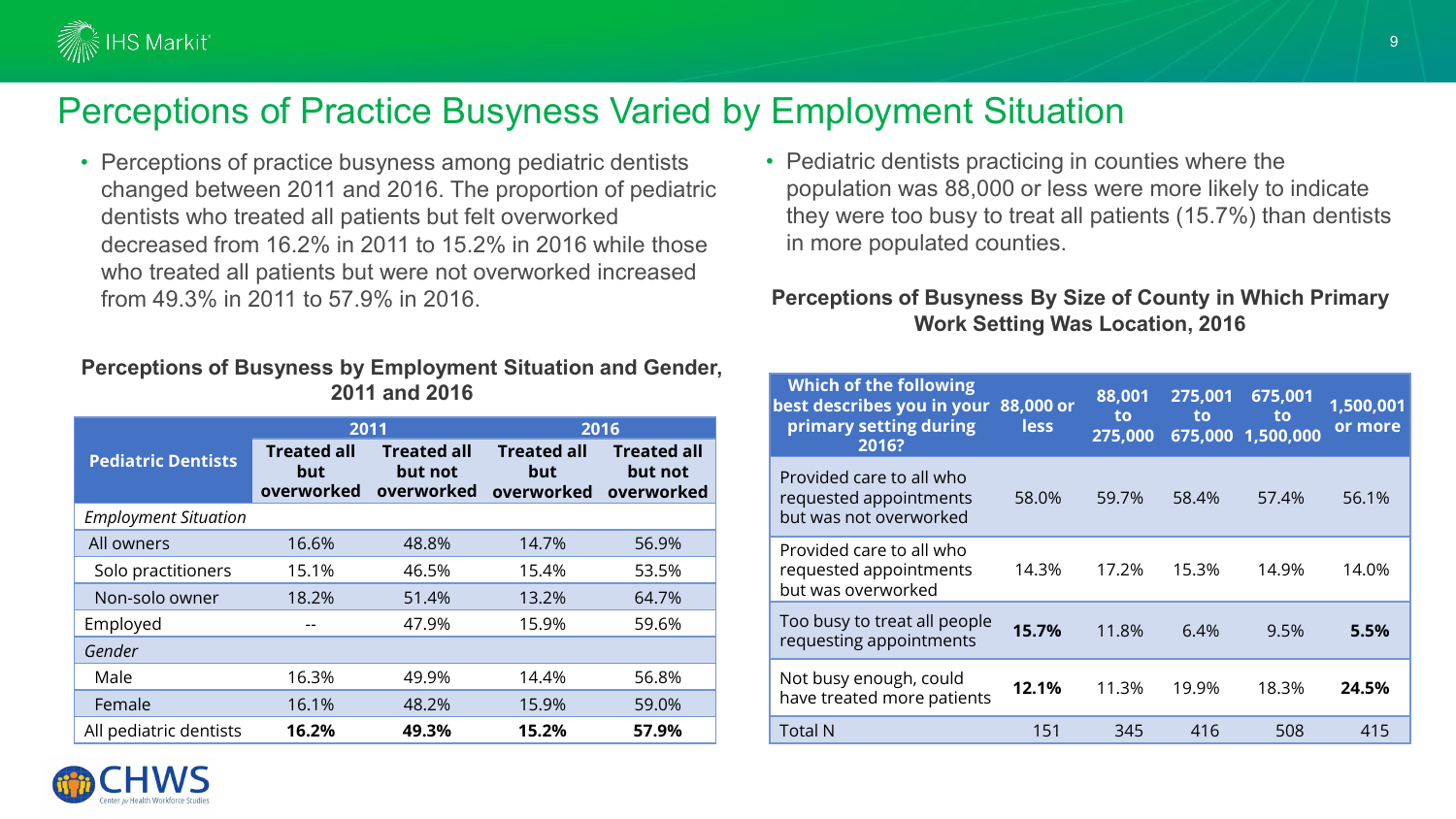

#### Projected Growth in Pediatric Dentist Supply, 2016-2030



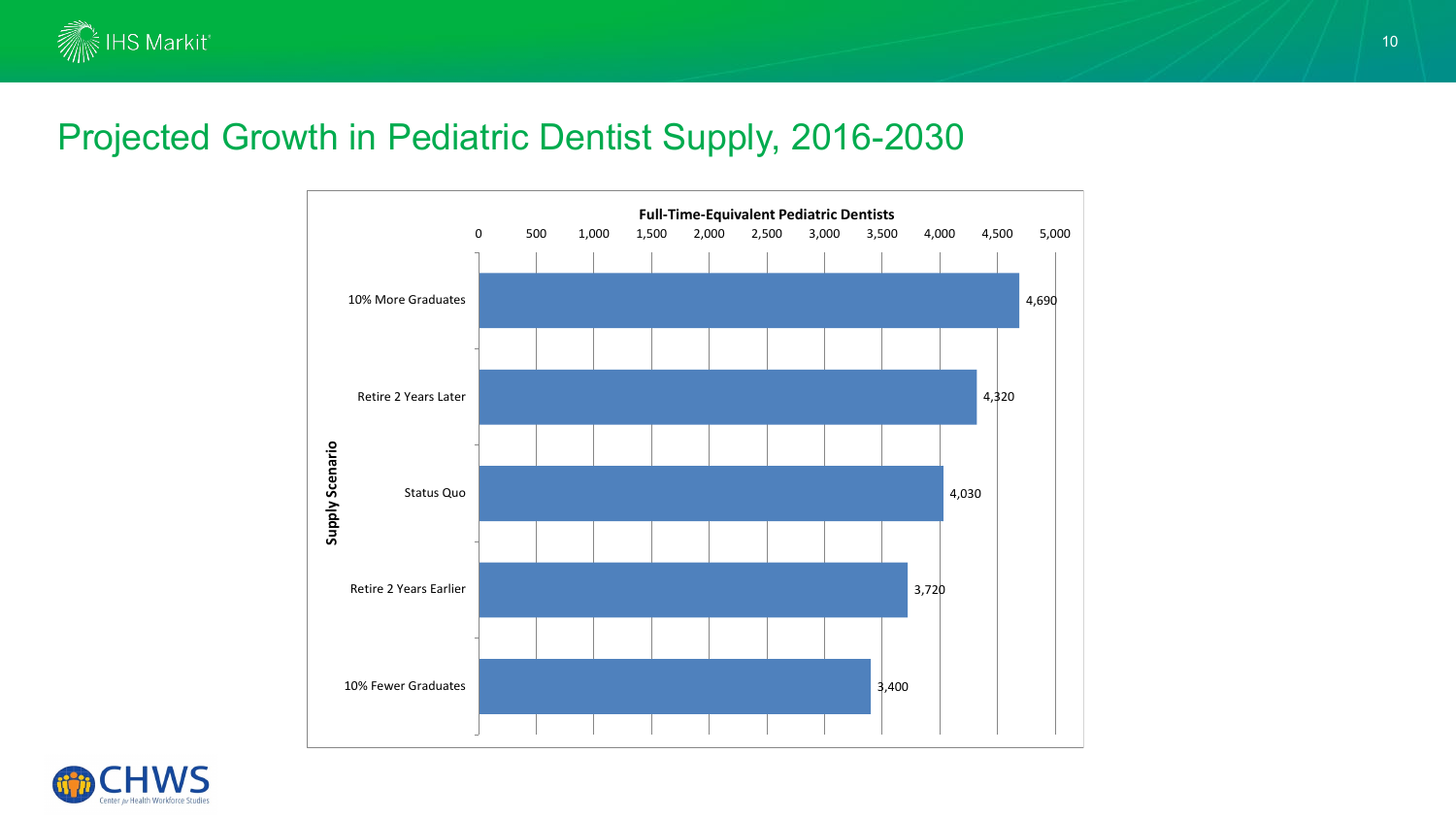

#### Projected Change in Pediatric Dentist Demand, 2016-2030



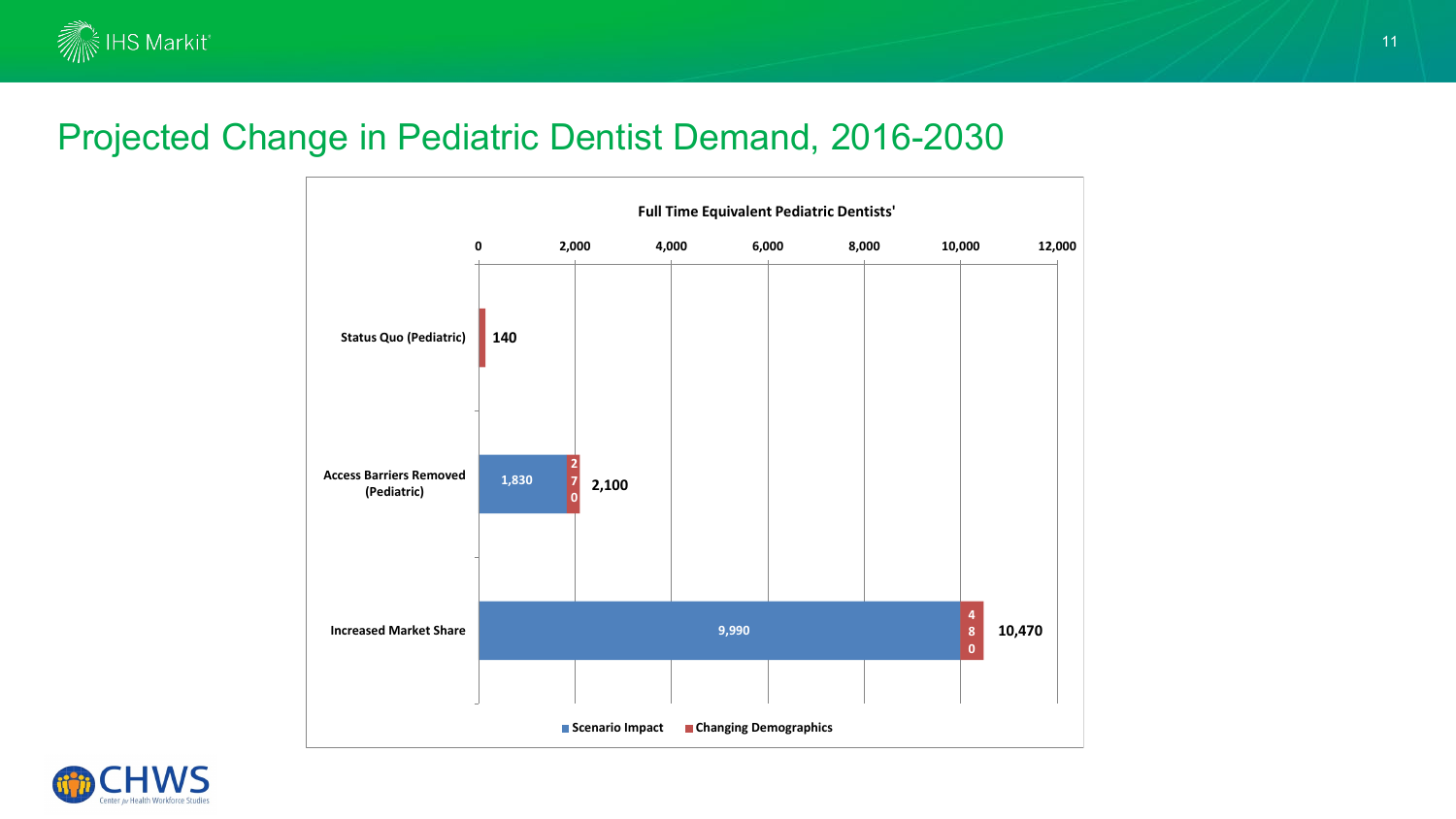

### Supply and Demand: 2016 to 2030